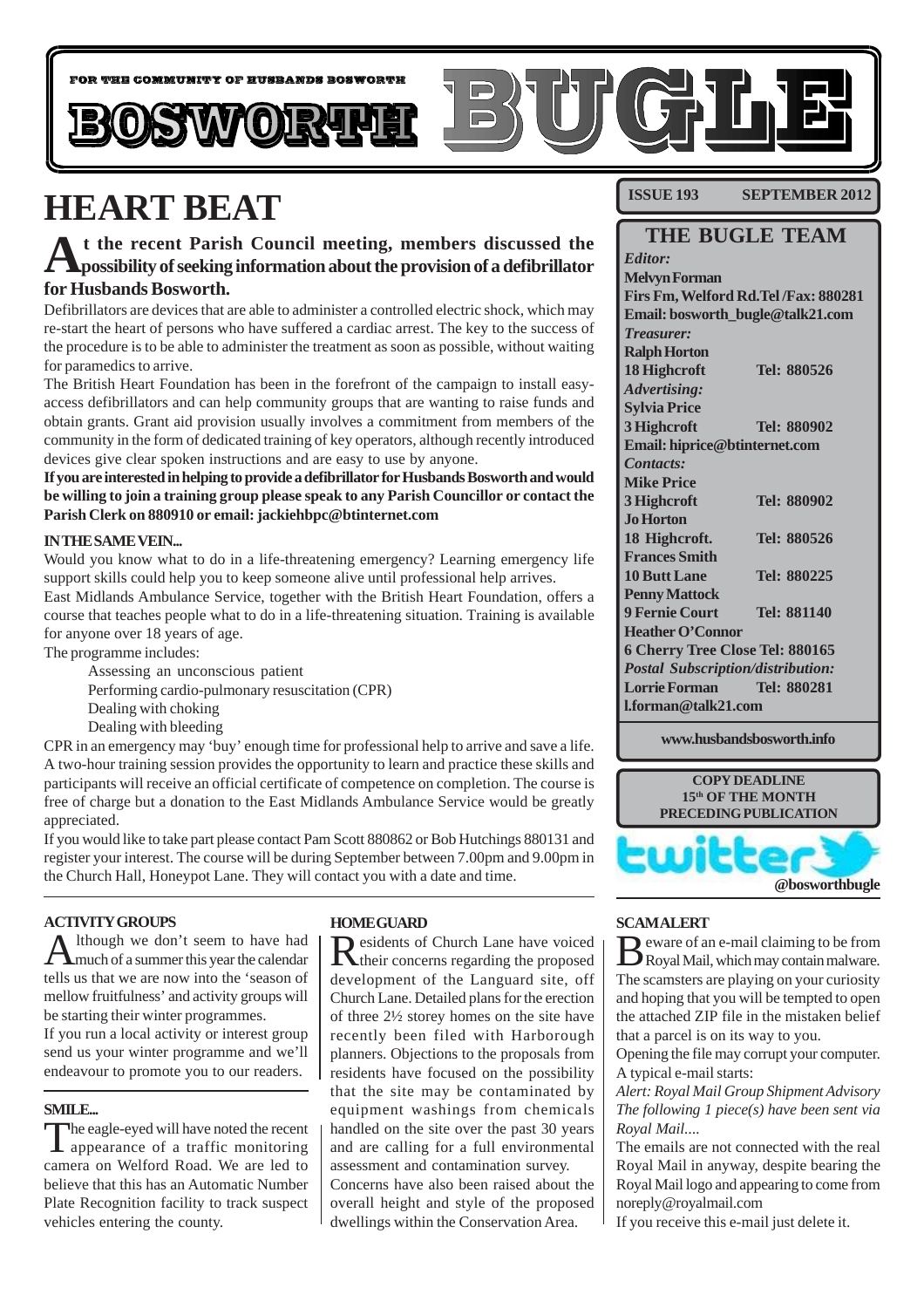# **POSTBAG**

#### *From Andy & Kath Rhoades*

I learnt at an early stage in my Christian journey that listening to God was important and that he knows best, despite what I may be wondering at the time. The stories of Paul's journeys in the Book of Acts and in his letters published in the Bible are full of the Holy Spirit prompting Paul and others in their ministry and so God works today if we listen. That prompting from God came to me early this year and I knew that I was being called away from the Hexagon Benefice, at the end of my three years of Curacy, to an urban or town ministry. In June I was appointed as Priest-in-Charge of St David's, Broom Leys, Coalville. Kath and I are excited and at peace with this call.

We have had some real blessings during our time with you and we will remember with great affection the fun times in the school and the delight of the children, the wonderful school services, the times of joy and sorrow that we have shared at meaningful parts of people's lives as Christ has been close, the chats in Brook House, the services that impact our lives especially at Christmas, Easter and Remembrance and the love, support and friendship that has been given to us whilst we have been here.

A big thank you to all who have welcomed and supported us, especially the wonderful people at All Saints Church who have become our friends in Christ and we have been so grateful for all the help from the Churchwardens, Treasurer, Secretary and PCC members. We are so pleased that Reverend Canon Brian Davis will be leading the Hexagon Churches whilst a new Rector is found and appointed and we know that the village will make him welcome. With our blessings, Andy & Kath.

### **POLICE FILE**

**IF YOU HAVE INFORMATION ON ANY CRIMINAL ACTIVITY CALL MARKET HARBOROUGH POLICE on 101**

**Neighbourhood Watch Co-ordinator Marion Lewis 0116 2483871 NW Community Scheme No. 2123**

**Local Beat Team Sgt. 920 Pete Jelbert PC 500 Andy Smalley WPC 4713 Sarah Clarke PCSO 6569 Peter Willson PCSO 6636 Ray Wells PCSO 6573 Steve Adams Voicemail Service 0116 2485675**

**Rural & Countryside Liaison Officer PC 1010 Chris Hill**

#### **CRIMESTOPPERS FREEPHONE 0800 555111**

During the recent spell of warm weather Northamptonshire Police have been patrolling residential areas and posting leaflets through doors where they have found insecure windows. The leaflet warns that if the police have seen a vulnerable property then so could an opportunist thief.



 **07795 810607 james@johnsonbuilding.co.uk**

# **WATCH WORD**

*THE NEIGHBOURHOOD WATCH SCHEME WITHIN HUSBANDS BOSWORTH*

Report of a break-in at a home in Cotesbach whilst the householders were on holiday

A significant number of thefts of valuables from parked vehicles have been reported in and around Lutterworth in recent weeks. Don't help the thieves - remove valuables from vehicles parked up overnight and try to park in well-lit areas. Report suspicious activity, especially during the hours of darkness

!Catalytic convertor thefts DO happen in Bosworth - keep an eye out for anything suspicious

**The village's Millennium Wood community woodland, on Mill Lane, has been the focus of attention for scrap metal thieves in recent weeks. Gate fittings, a wheel barrow, spade and even the metal liner for the waste bin have all been stolen from the site.**

**There is now little of interest to metal thieves left on the site but the Trustees would urge villagers visiting the wood to take note of any suspicious activity.**

 $\bullet$ 

 $\bullet$  $\bullet$ 

 $\bullet$  $\bullet$  $\bullet$ 

 $\bullet$ 

 $\bullet$  $\bullet$ 

# **SID REPORT**

Readings from the Speed Indicator Device **High Street (easterly)** Period: 18/07/12 - 25/07/12 Vehicle movements: 14342 Average speed: 28mph *Highest recorded speed: 65mph* **Welford Road (exit)** Period: 25/07/12 - 01/08/12 Vehicle movements: *Device withdrawn* **Welford Road (exit)** Period: 01/08/12 - 08/08/12 Vehicle movements: 6725 Average speed: 35mph *Highest recorded speed: 64mph* **Welford Road (exit)** Period: 08/08/12 - 15/08/12 Vehicle movements: 7788 Average speed: 35mph *Highest recorded speed: 63mph* **Berridges Lane** Period: 15/08/12 - 22/08/12 Vehicle movements: 8393 Average speed: 26mph *Highest recorded speed: 49mph*

# **PETFRIENDS** *Pet & Home Care*

PetFriends provides clients' dogs, cats and other pets the loving care that they need while you are away, right in your own home! Your pets will stay in their own secure, familiar environment and follow their customary routine and diet.

**A local veterinary nurse will look after your pets and home while you are away.**

Pets fed, watered and excercised. Medication administered, plants watered.

Fully insured - references available

**For more information please contact Natasha Blunt VN 01858 880183 07739 467284**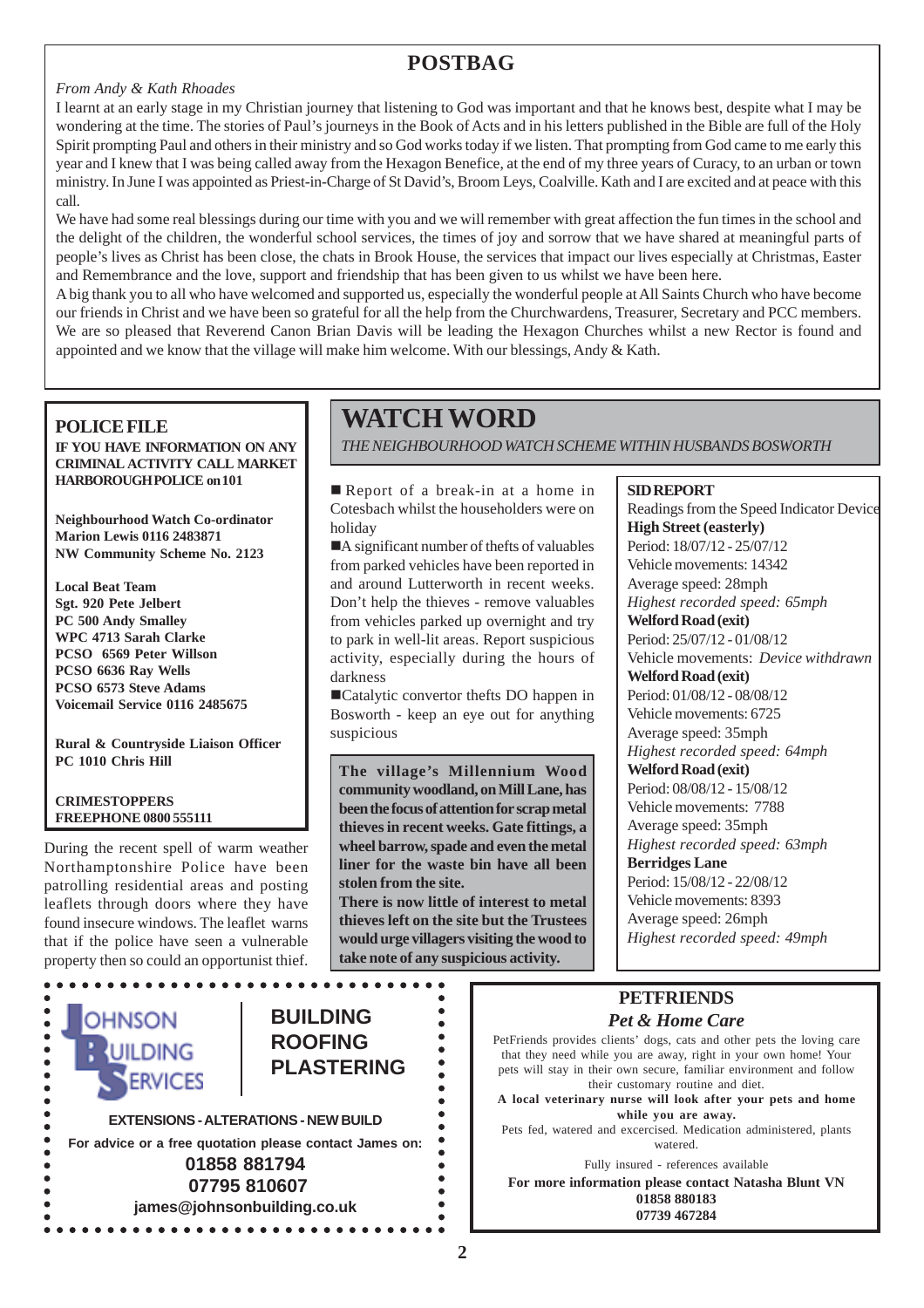# **BOSWORTH IN FOCUS**

## *A ROUND-UP OF LOCAL NEWS*

### **SOUTH KILWORTH RIDING CLUB**

The next scheduled South Kilworth Riding Club Show will be on Sunday, September 16th in the grounds of Stanford Hall by kind permission of Stanford Hall and tenant Richard Atkins.

The first three shows for 2012 had to be postponed due to wet ground, so an extra show will now be held on Sunday, September 30<sup>th</sup>.

Schedules for the shows can be downloaded from the club website: www.skrc.co.uk. With NEW classes in every ring and Royal London Qualifiers, there aims to be something for everyone.

The entrance to the show field is on the Swinford to Stanford-on-Avon road, between the caravan site and the main Hall entrance.

Signs will be out on the day.

#### **LOCAL NEWS IN BRIEF**

!Proposals to relocate hospital services from Coventry Road in **Market Harborough** to St. Luke's on Leicester Road are giving hospital chiefs a headache because the present site houses the town's War Memorial plaque. !The Leicestershire Wildlife Hospital based near **Kibworth** was raided recently by scrap metal thieves who stole a large number of animal cages and other equipment. The thieves turned out sick animals to get at the cages.



#### **CAN-CAN AND COURTESANS...**

Husbands Bosworth Workers Education Association is hosting a series of talks focusing on the social history of  $19<sup>th</sup>$  century France.

*The century following Napoleon's final defeat saw frequent changes of régime in France, often precipitated by revolution! The course examines the effects of these events and some of the features of French society at this time, including the demimonde, recreation, fashion, tourism, Haussmann's transformation of Paris, The Commune and the Dreyfus Affair.*

The course starts on Wednesday, September 19th from 10.15am to 11.45am at Belgrave Village Hall, North Kilworth and runs for 10 weeks.

Course fees are £52.50 (concessionary rates or free of charge to some groups)

For more information call Sally Sherratt on 571064

#### **MASTER CLASS**

A new martial arts class is starting on Tuesday, September  $11<sup>th</sup>$  in the Church Hall, Honeypot Lane.

*Jado Kuin Do* is an exciting way of learning how to defend yourself whilst getting fit, and staying in shape! This evokes a calming awareness and confidence that comes with knowing that you can defend yourself. Classes are taught by fully qualified and certified instructors who will coach and motivate students along their path of learning at a pace that suits the individual. Aiming to be fun and friendly, there are two classes suitable for both children and adults. *Jado kuin do* is a family martial art and is great for increasing confidence and fitness in both children and adults.

**No previous martial arts skills or level of sportiness are required and the first session is FREE.**

For more information please call Nicola on 0774 8974110. *(See advert on page 4)* Check out www.wjo.org.uk

**LOROS**

LOROS has recently opened a dedicated Furniture Shop at 365 Welford Road, Leicester. The shop sells a wide range of secondhand and new furniture and other household items. Donations of goods for sale can be brought into the Welford Road shop or any LOROS shop. Collection may be arranged for larger items.

For any further information please contact LOROS Enterprises on 0116 2313666.

### **ARTWORK**

Ann Saxton's studio is open to the public again this year as part of the Harborough Artists Cluster Art Trail.

The dates are: Sept.  $8<sup>th</sup>$  &  $9<sup>th</sup>$ ,  $14<sup>th</sup>$ ,  $15<sup>th</sup>$  &  $16<sup>th</sup>$ and 21<sup>st</sup>, 22<sup>nd</sup> & 23<sup>rd</sup>. Opening times from 12.00noon to 5.00pm each day. *The Studio, 25 Bell Lane*

**Since the Welsh Council introduced a mandatory charge of 5p per bag last October, the number of single-use plastic bags issued in Wales has fallen by as much as 96%.**



**The mobile clinic that comes to you Call Dulcie on 01858 882071 or 07722990619**

COMPLETE CAR CARE Accident repair specialist Bodywork, dent, scratch and stone-chip repair Servicing, alloy refurbishment, welding MoT repair Valeting, full body polish Parking sensors, tyres & exhausts, etc. fitted Call Ben on 01858 880404 Based at Unit 2, Pebble Hall Farm between Husbands Bosworth and Theddingworth

................

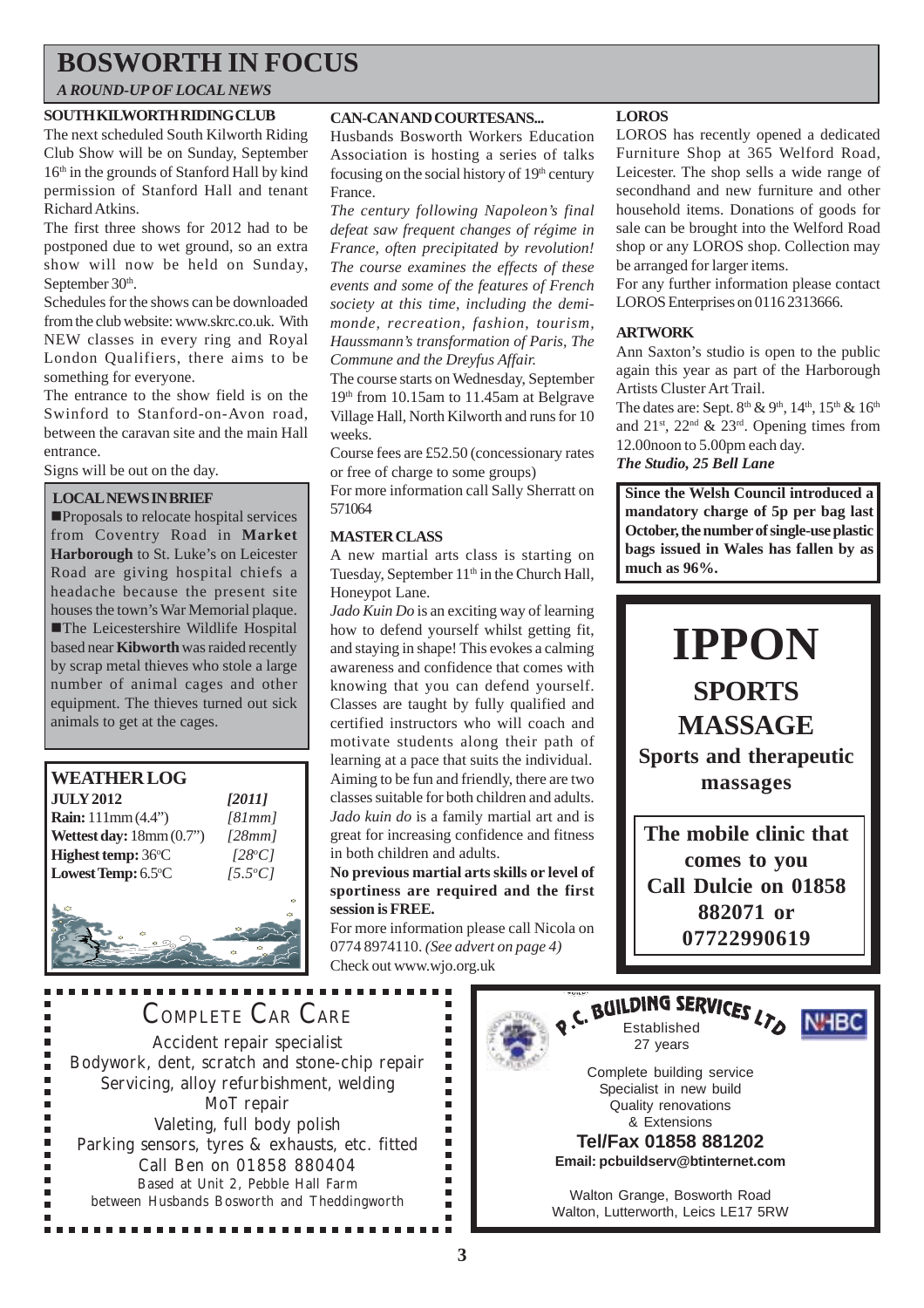# **SCHOOL REPORT**

*HUSBANDS BOSWORTH C. of E. PRIMARY SCHOOL Head Teacher Matthew Bown*

#### **SAFARI SUPPER**

FOBS eagerly awaited Safari Supper fundraising evening will take place on Saturday, September 8<sup>th</sup>. The format will continue as in previous years - merry hordes of progressively inebriated villagers wander around seeking a series of dinner courses at different venues, making new friends and re-establishing old friendships throughout the course of the evening... ...winding up later at the Village Hall for a nightcap and to swap stories!

Diners are asked to meet at 7.30pm at the Village Hall to pick up the clue to the whereabouts of their starter.

Tickets are £15 per person - special reduced rates for course providers!

For more information or to book a ticket please call Julie Dean on 881457

#### **BYGONE BOSWORTH**

*Images from the Historical Society Archive Collection*



*Travellers heading towards Lutterworth today would scarcely recognise this scene. The LNWR line from Rugby to Stamford opened in 1850 as Market Harborough's first railway link. The line closed in 1968, a victim of Dr. Beeching's economic scalpel. The station and goods yard site today is occupied by Vicary Plant Spares and all trace of the level crossing has gone.*

#### **COMING SOON!**

*Bosworth Tots* is a stay-and-play session for tots (from birth to 4 years) and their parents, grandparents and carers.

The group meets on Thursdays from 9.30am to 11.30am in Husbands Bosworth Village Hall. A fee of £1.50 for one child and 50p for every additional child is all it costs per session - just to cover costs.

*The first session is on Thursday, September 20th with lots of 'hands on' stuff... we start with biscuit decorating!*

## *WE NEED YOUR HELP.............*

We are looking for donations of toys and equipment ... can you help us? If so, please send us a message via *Facebook* or to our email address: bosworthtots@hotmail.co.uk *We are looking for anything suitable for children from birth to 4 years.THANK YOU*



#### **CALLING VILLAGE MUMS!**

Would you like to be part of the Husbands Bosworth Babysitting Circle? Enjoy a night out whilst your children are safely in the care of a fellow mum and then return the favour on another night - and all this for free! We have regular get-togethers, so it's a chance to meet other local mums too. For more details please contact Clare Scott on clareemily11@yahoo.co.uk Tel: 01858 880295 or 07557 221758.





Adults Classes 6.30pm - 7.30pm Tuesday Evenings Church Hall, Honeypot Lane Contact: Nicola Tranter on 0774 8974110 www.wjo.org.uk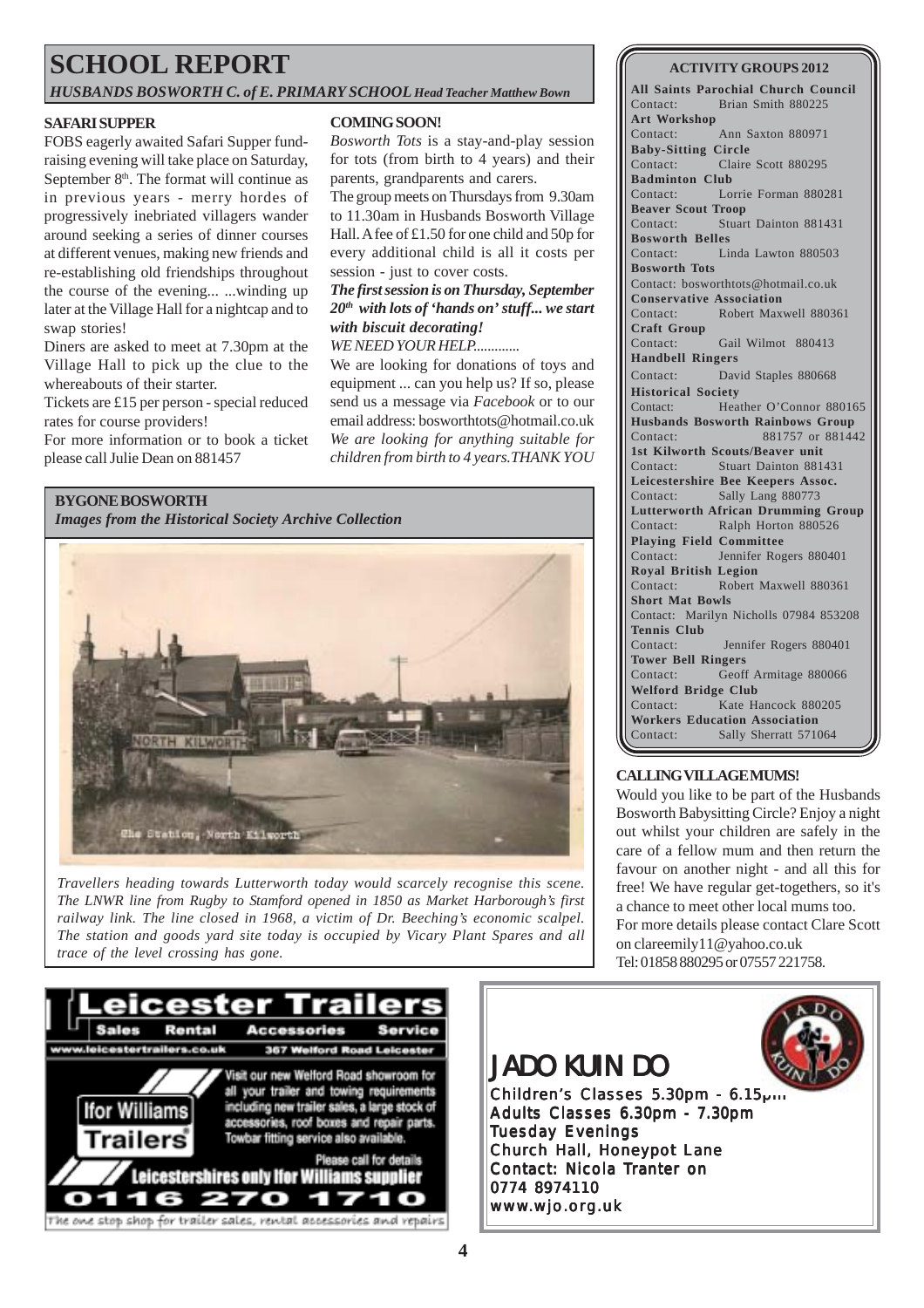**GD Armitage Clock & Belfry Work** New installation, maintenance & repair Contact: Geoff Armitage 880066 **Frank Begley Plumbing & Heating** Plumbing & heating engineer. Contact: Frank Begley 880541 **Gordon Begley** Building & roofing contractor. Contact: Gordon Begley 880028 **Peter Begley** Building contractors, flat roofing Contact: Peter Begley 880517 **Gary Bennett** Painter & decorator Contact: Gary Bennett 880285 **Croft Farm Bed & Breakfast** AA 4\*\*\*\* accommodation Contact: Jane Smith 880679 **Rob Dargue Carpentry & Building** General carpentry & woodwork Contact: 07834 872205 or 880803 **Honeypot Lane Bed & Breakfast** A 4\*\*\*\* welcome in a quiet rural backwater Contact: Carolyn Goffe 880836 **Mike Price Heating Engineer** Oil-fired boiler servicing & repair<br>Contact: Mike Price 880 Mike Price 880902 **Natural Self Defence** Self defence techniques that work! Contact: Marc 880884 **Paul Bolton School of Motoring** Expert driving instruction Contact: Paul Bolton 880115 **Totally Trees Ltd.** Tree surgery and stump grinding Contact: Jacqui Mitchell 01455 554182 **Wharf House Kennels** Kennel and cattery services Contact: Kim McGuigan 880905 **Woodpecker Tree Surgery** All aspects of tree surgery undertaken Contact: Chris Wright 880183

*VILLAGE HALL BOOKINGS Elizabeth Bromley 881441 www.husbandsbosworthvillagehall.co.uk CHURCH HALL BOOKINGS Janice Staples 880668 Bob Hutchings 880131 SPORTS PAVILION ENQUIRIES Audrey Marlow 880316*

# TRADE DIRECTORY 2012 **ACTIVITY GROUPS**

#### **HISTORICAL SOCIETY**

The first meeting of the Historical Society will be on Wednesday, September 5<sup>th</sup> at 7.30pm in the Church Hall, Honeypot Lane. The season starts with a nostalgic look back at how we used to spend our holidays, *'We're all Going on a Summer Holiday'* with Fiona Ure, Curator of Home and Family Life at Snibston Museum.

The programme continues in October when local historian, Gareth King, will discuss the origins and meanings of local place names. Further meetings will look at the history of Foxton Locks, the dying days of steam railways, and Harborough Movie Makers will again be bringing along a selection of their acclaimed local interest films.

*Husbands Bosworth Historical Society is a friendly and informal group that meets on the first Wednesday of each month from September to May at 7.30pm in the Church Hall. Speakers are chosen, where possible, for subjects of local interest. Membership subscription is £12 per annum. For more information please call Melvyn on 880281.*

#### **CONKED OUT...**

The Fourth Annual Conker Championship is to be held on the Village Playing Field from 10.30am on Sunday, October 7<sup>th</sup>. In addition to the Conker Championship, for which advance registration is requested at £2.50 per adult, £10 per team of 4 or 50p per child, there will be the usual array of stalls, games and refreshments together with a Welly Wanging Competition which may be entered and paid for on the day.

This year we are raising funds for The Parkinson's Disease Society in addition to village amenities.

The committee would welcome any offers of help for the day and donations of tombola prizes, cakes etc.

Please contact Sue on 881251 or Ralph on 880526 for entry forms, offers of help or any further information.

F

Г Г

#### **BADMINTON CLUB**

The new season of Husbands Bosworth Badminton Club starts on Monday, September 24<sup>th</sup> with the Annual General Meeting at 7.00pm in the Village Hall. Issues to be discussed include the future of the  $C<sub>lnh</sub>$ 

#### **VILLAGE LUNCH**

The next Village Lunch will be on Tuesday, September 25<sup>th</sup> at Kilworth Springs Golf Club. Meet old friends and make new ones in a relaxed atmosphere! The cost of a twocourse meal, including coffee and mints is £7.50 per person. Please call Janice on 880668 to book your place.

#### **CRAFT GROUP**

The Craft Group meets in the Committee Room of the Village Hall at 7.30pm on the second Wednesday of each month. If you would like to get away from home distractions to practice a craft or pastime why not come along? Call Gail on 880413 for details.



 $\overline{\phantom{a}}$ 

Г

*Do you have a painting, certificate, drawing or similar that you would like mounting and framing? Choice of frame mouldings and mountboards available, or 'specials' can be ordered. Call Nick Raven on 880824 for a quote.*

# **RAVEN FRAMING WOODPECKER**

----------

**TREE SURGERY**

All aspects of tree-work undertaken from dismantling large roadside trees to pruning and reshaping small garden trees.

We also offer a stump grinding service. Professionally qualified and insured.

**For free quotation and advice call Chris on: 01858 880818 www.woodpeckertrees.com**

. . . . . . .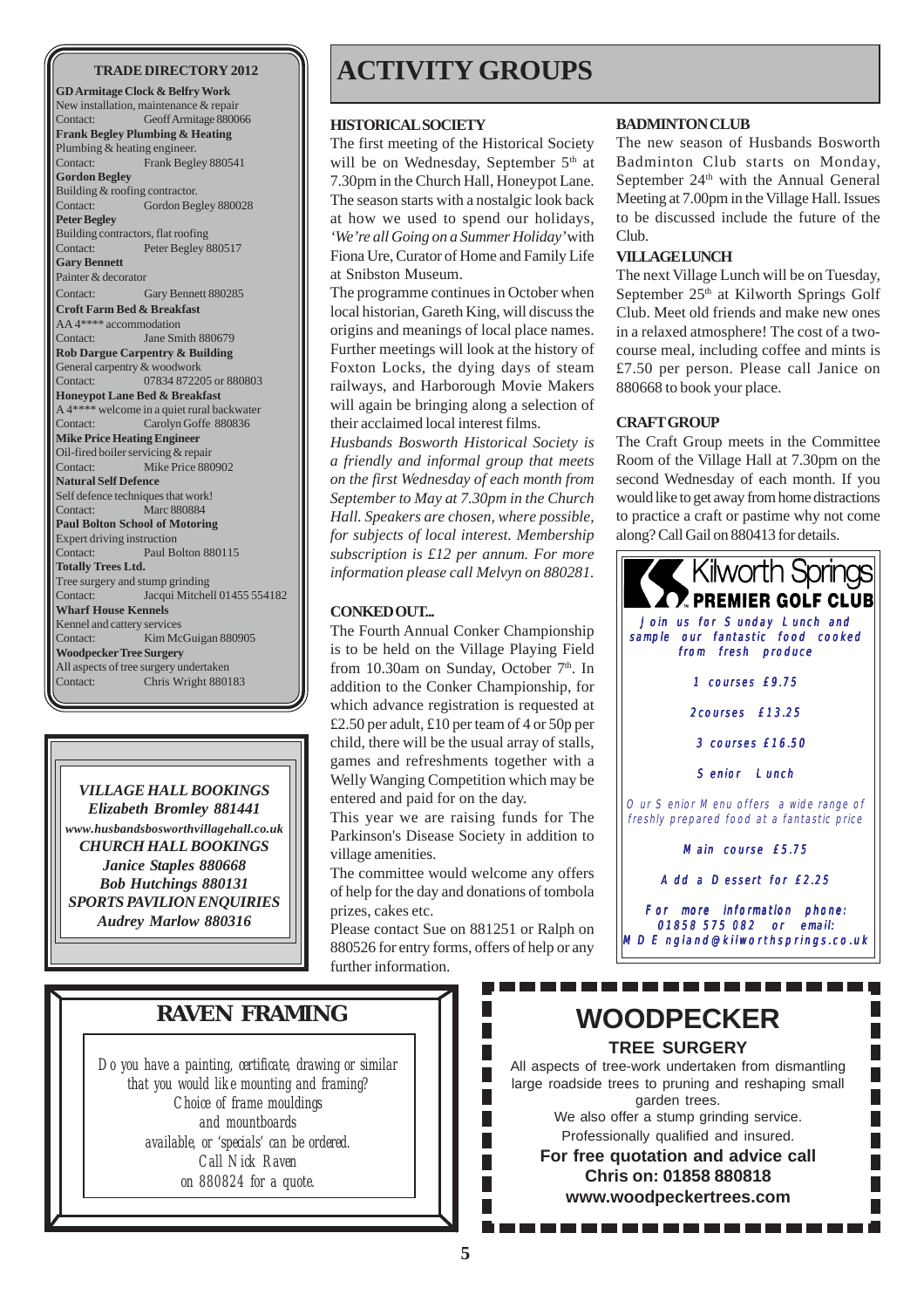# **PARISH COUNCIL NEWS** LOCAL OFFICERS

#### **Report of the Parish Council Meeting held on Tuesday, August 7th 2012.**

*Full Council and County Councillor Graham Hart were present.*

#### **Visitors' Questions**

•PCSO Ray Wells briefed Council on recent local crime. Two incidents of catalytic converter theft had occurred in the village. An attempted theft of copper from a property on Welford Road had been thwarted by the householder and the culprits apprehended following the receipt of information from a neighbour about a suspect vehicle. PCSO Wells urged villagers to become 'nosey neighbours' to help combat this type of crime.

•Representatives of a group wishing to start up a parents' and toddlers' group in the Village Hall outlined their proposals and sought initial funding to get the scheme off the ground. Council agreed to make a grant to cover the cost of purchasing new equipment to get the group started.

•Residents of Church Lane addressed the meeting with their concerns regarding the proposed development on the Languard site. Concerns were raised about the height of the buildings and the limited amount of onsite car parking. Council agreed to carry these concerns over into their submissions to Harborough planners.

•County Councillor Hart discussed County proposals to back schools that were seeking to move to 'academy status'.

*Minutes of the previous meeting were read and approved.*

#### **Matters Arising**

•Mrs. Hobson gave a report on the recent LCC Broadband survey responses. The full survey report was now available to view on the Leicestershire County Council website. Mrs. Hobson had been assured that the project was now being discussed with the service providers with a view to allocating the County funding appropriately.

•Council noted that Councillor Smith had been reinstated onto the LCC Highways Forum.

#### **Cemetery**

*Members had met at the cemetery before the meeting.*

•Council noted recent damage to gravestones. It was agreed to call a site visit with the contractors to discuss this and other matters of concern.

•It was agreed to plant a number of insect-attracting shrubs along the dividing wall. A request to install a bench in the cemetery extension was approved, subject to the provision of more detail.

•Council noted the general deterioration of the Chapel of Rest. It was agreed to arrange for a condition survey and costing to be carried out.

#### **Playing Field & Play Area**

•Some minor maintenance work was noted on skatepark equipment. Awaiting the annual RoSPA report before carrying out repairs.

#### **Allotments**

•Council noted that scrap asbestos sheeting had been brought onto the site and discarded. Clerk to enquire into the cost and appropriate action for disposal.

#### **Traffic Issues**

•Council noted that a Traffic Monitoring Camera had recently been installed on the Welford Road entrance to the village.

#### **Bosworth Festival**

•Clerk distributed the Accounts of the Bosworth Festival 2012. All agreed that the day was very successful and enjoyable. Almost £2,000 had been distributed to local charities and good causes.

#### **Planning & Correspondence**

•A copy of the Northants. Core Strategy Document (Amendments) had been received. No reference to minerals extraction or waste disposal at Welford was noted.

•Plans had been submitted for the proposed Rural Exception Site on Welford Road. These were circulated and discussed.

#### **Any other business**

•Concerns were raised that the water main leak on Leicester Road had taken more than 5 weeks to repair. •It was noted that due to cost-cutting measures roadside verge cutting was focused at road junctions and corners. Cutting on rural stretches was likely to be only undertaken once or twice per season.

*The next meeting of the Parish Council will be on Tuesday, September 4th at 7.45pm in the Committee Room of the Village Hall. Members will meet at The Green at 7.00pm.*



#### **Husbands Bosworth Parish Council: Councillors**

William Fletcher 880910 (Chairman) Melvyn Forman 880281 Heather O'Connor 880165 Susan Fisher 880026 Stuart Brain 881615 Patricia Hobson 880070

#### **Parish Clerk**

Jackie Fletcher, 13 School Lane, HR LE17 6JU Tel: 880910 E-mail: jackiehbpc@btinternet.com

#### **District Councillor**

Brian Smith 10 Butt Lane, H.B. LE17 6LN Tel: 880021 E-mail: b.smith@harborough.gov.uk

**County Councillor**

Graham Hart Lilac Cottage Willoughby Waterleys Leicester LE8 6UF Tel: 01162 478600 E-mail: graham.hart@leics.gov.uk

## **TOWN & COUNTRY PLANNINGACT**

### **PROPOSED DEVELOPMENT:**

Change of Use of existing grain store to a waste storage building (Retrospective Application) **LOCATION:**

Pebble Hall Farm,

Bosworth Road,

Theddingworth,

Lutterworth,

Leicester LE17 6NJ

**The above application is available to view on the Northamptonshire County Council website via the following link:** www.northamptonshire.gov.uk/

planningapplications

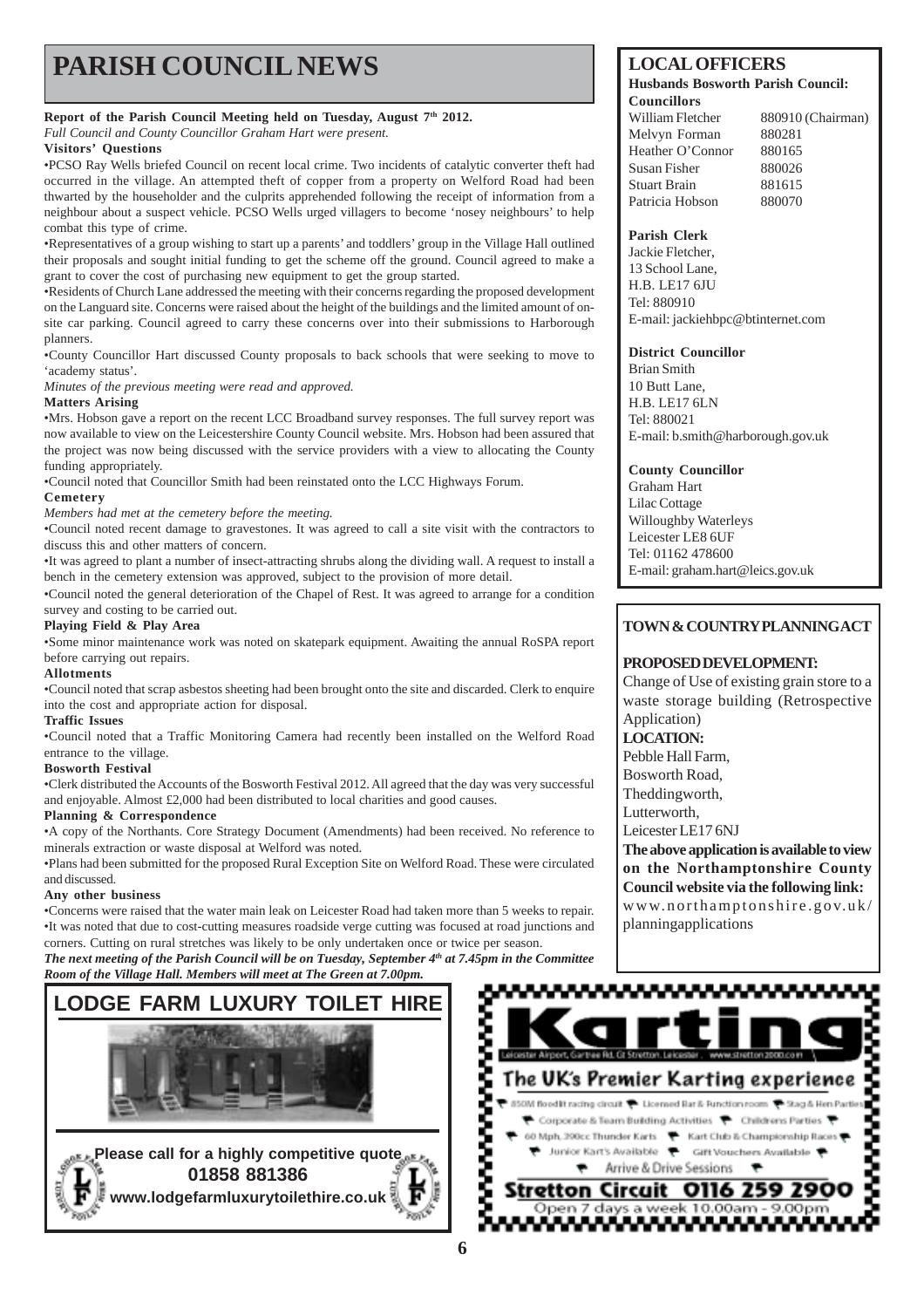# **CHURCH NEWS**

*All Saints Parish Church, Methodist Chapel & St. Mary's Roman Catholic Church*

## **CHRISTMAS FESTIVAL**

#### *Advance notice!*

All Saints Church Christmas Festival will be held over the weekend of December 1<sup>st</sup> and 2<sup>nd</sup> from 10.00am to 5.00pm. The theme this year will be Celebrations of 2012 or anything associated with Christmas. Entry forms will be circulated with the November *Bugle*. Get your thinking caps on!

## **HARVEST-TIME**

All Saints Church Harvest Festival will be in conjunction with the Benefice Communion Service on Sunday, September 30th at 10.30am.



**HOLY MATRIMONY Claire Hubbard & James Mason** *of Welford Road* Saturday, August 4th 2012

## **BAPTISM**

Amelia Wilkinson *of High Street* Sunday, August 12th 2012

## **CLASSIC FILM**

All Saints Classic Film Nights will be returning in October with a new selection of films from the *Odeon Entertainment* catalogue, featuring old time British film favourites. Let Di and Pete Jones know what your preferences are - comedy, classics, drama or horror! More information in the October *Bugle*.

#### **ALL SAINTS FLOWER ROTA SEPTEMBER:**

*Jean Hutchings* Call Heather O'Connor on 880165 if you would like to join the Flower Rota

### **OFF LICENCE**

Reverend Andy Rhoades' licencing as Priest-in-Charge at St. David's Church, Broom Leys, Coalville will

take place on Monday, October 1<sup>st</sup> at 7.30pm. Anyone from our parishes wishing to join with St. David's congregation in welcoming Andy and Kath is asked to contact Brian on



880225 or Lorrie on 880281 to arrange transport.

#### **RIDE & STRIDE**

Leicestershire Historic Churches Trust annual Ride & Stride Day will be on Saturday, September 8<sup>th</sup>. Around 400 places of worship around the county will be open during the day. Over the past 22 years the Trust has shared £770,000 of sponsorship funds between participating churches and chapels. If you would like to take part in a fundraising sponsored cycle, walk or run and visit interesting places, some of which are not normally open, go to the Trust website at: www.lhct.org.uk for a list and a downloadable entry form.

Contact our local co-ordinator, Peter Jones, on 880741

### **METHODIST CHURCH**

Everyone is most welcome to join with Husbands Bosworth Methodist Chapel congregation for their Harvest Festival, which will be held on Sunday, September 30<sup>th</sup> at 6.30pm in the chapel.

# **METHODIST CHURCH Coffee Morning**

Wednesday, September 19th 10.00am-12.00noon. at the home of John & Margaret Scurrah 25 High Street Visitors always welcome.

# "**CHURCH SERVICES** "

#### **Hexagon Benefice**

- **2 8.00am Communion Mowsley 9.30am Family Communion HB 9.30am Family Service Shearsby 11.00am Communion Thed. 11.00am Family Service B'thorpe 6.00pm Communion Arnesby**
- **9 9.30am Communion Shearsby 9.30am Family Service Arnesby 11.00am Family Service HB 4.00pm Family Service B'thorpe 6.30pm Evensong Mowsley**
- **16 10.30am Benefice Service Arnesby 3.00pm Knaptoft Harvest Festival 6.00pm Shearsby Harvest Festival**
- **23 8.00am Holy Communion HB 9.30am Communion B'thorpe 9.30am Family Service Shearsby 11.00am Arnesby Harvest Festival 6.00pm Thedd. Harvest Festival**
- **30 10.30am HARVEST FESTIVAL Benefice Communion HB 4.00pm Brunt. Harvest Festival 6.00pm Mowsley Harvest Festival**

*Short Communion every Wed. 9.15am HB*

## **Methodist Church**

- **2 Rev. Brian Kennard**
- **9 Mrs Jeanne Moore**
- **16 Rev. Trevor Thomas (Comm.)**
- **23 Mrs. Kathy Morrison**
- **30 HARVEST FESTIVAL Mr. Michael Mays** *Services every Sunday 6.30pm.*

**Contacts:** *All Welcome*

**Rev. Brian Kennard 462889 Senior Church Steward: Mr. A Lloyd Jones 880343**

## **St Mary's Roman Catholic Church**

*Services every Sunday 8.30am.*

**Contact: Robert Constable-Maxwell 880361 Father Owen O'Neil 462359**

**G BEGLEY Building & Roofing Complete roofing & repair service Tiles / slates cleaned**

\*\*moss removal\*\* environmentally friendly - just spray & go - let nature do the rest!

*Established 40 years Free estimates* **Husbands Bosworth tel: 01858 880028**